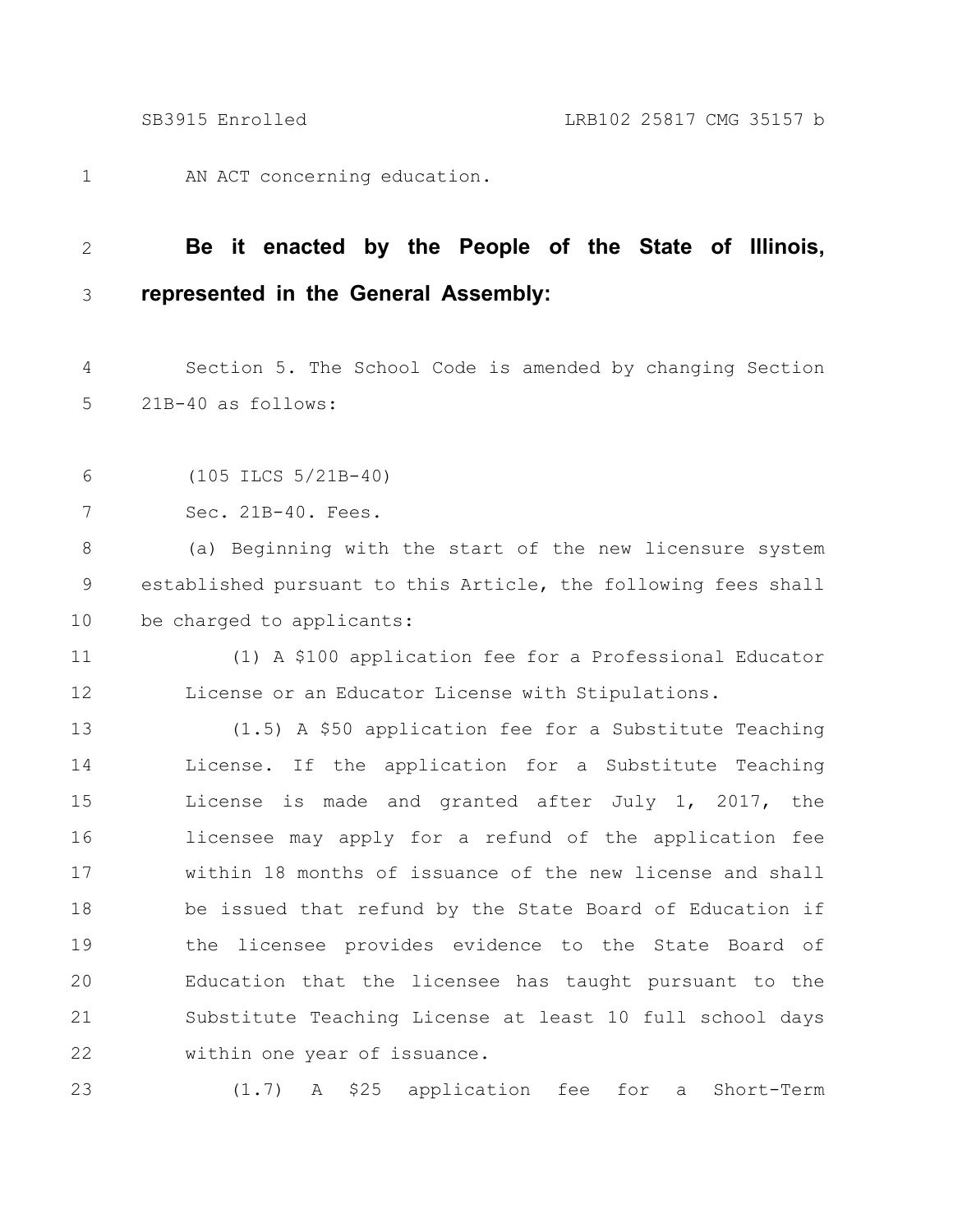SB3915 Enrolled - 2 - LRB102 25817 CMG 35157 b

Substitute Teaching License. The Short-Term Substitute Teaching License must be registered in at least one region in this State, but does not require a registration fee. The licensee may apply for a refund of the application fee within 18 months of issuance of the new license and shall be issued that refund by the State Board of Education if the licensee provides evidence to the State Board of Education that the licensee has taught pursuant to the Short-Term Substitute Teaching License at least 10 full school days within one year of issuance. The application fee for a Short-Term Substitute Teaching License shall be waived when the Governor has declared a disaster due to a public health emergency pursuant to Section 7 of the Illinois Emergency Management Agency Act. 1 2 3 4 5 6 7 8 9 10 11 12 13 14

(2) A \$150 application fee for individuals who have not been entitled by an Illinois-approved educator preparation program at an Illinois institution of higher education and are seeking any of the licenses set forth in subdivision (1) of this subsection (a). 15 16 17 18 19

(3) A \$50 application fee for each endorsement or approval. 20 21

(4) A \$10 per year registration fee for the course of the validity cycle to register the license, which shall be paid to the regional office of education having supervision and control over the school in which the individual holding the license is to be employed. If the 22 23 24 25 26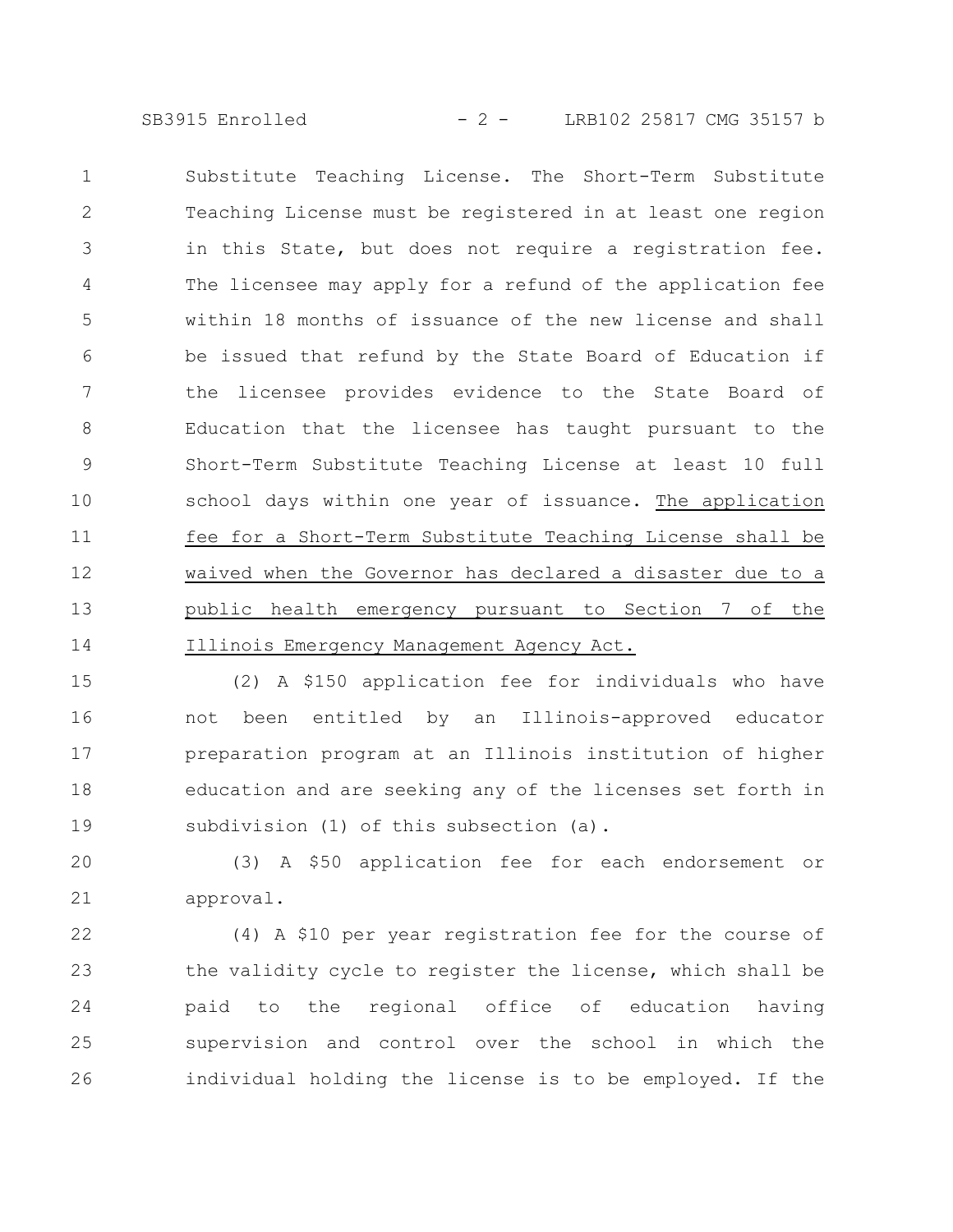SB3915 Enrolled - 3 - LRB102 25817 CMG 35157 b

individual holding the license is not yet employed, then the license may be registered in any county in this State. The registration fee must be paid in its entirety the first time the individual registers the license for a particular validity period in a single region. No additional fee may be charged for that validity period should the individual subsequently register the license in additional regions. An individual must register the license (i) immediately after initial issuance of the license and (ii) at the beginning of each renewal cycle if the individual has satisfied the renewal requirements required under this Code. 1 2 3 4 5 6 7 8 9 10 11 12

Beginning on July  $1, 2017,$  at the beginning of each renewal cycle, individuals who hold a Substitute Teaching License may apply for a reimbursement of the registration fee within 18 months of renewal and shall be issued that reimbursement by the State Board of Education from funds appropriated for that purpose if the licensee provides evidence to the State Board of Education that the licensee has taught pursuant to the Substitute Teaching License at least 10 full school days within one year of renewal. 13 14 15 16 17 18 19 20 21

(5) The license renewal fee for an Educator License with Stipulations with a paraprofessional educator endorsement is \$25. 22 23 24

(b) All application fees paid pursuant to subdivisions (1) through (3) of subsection (a) of this Section shall be 25 26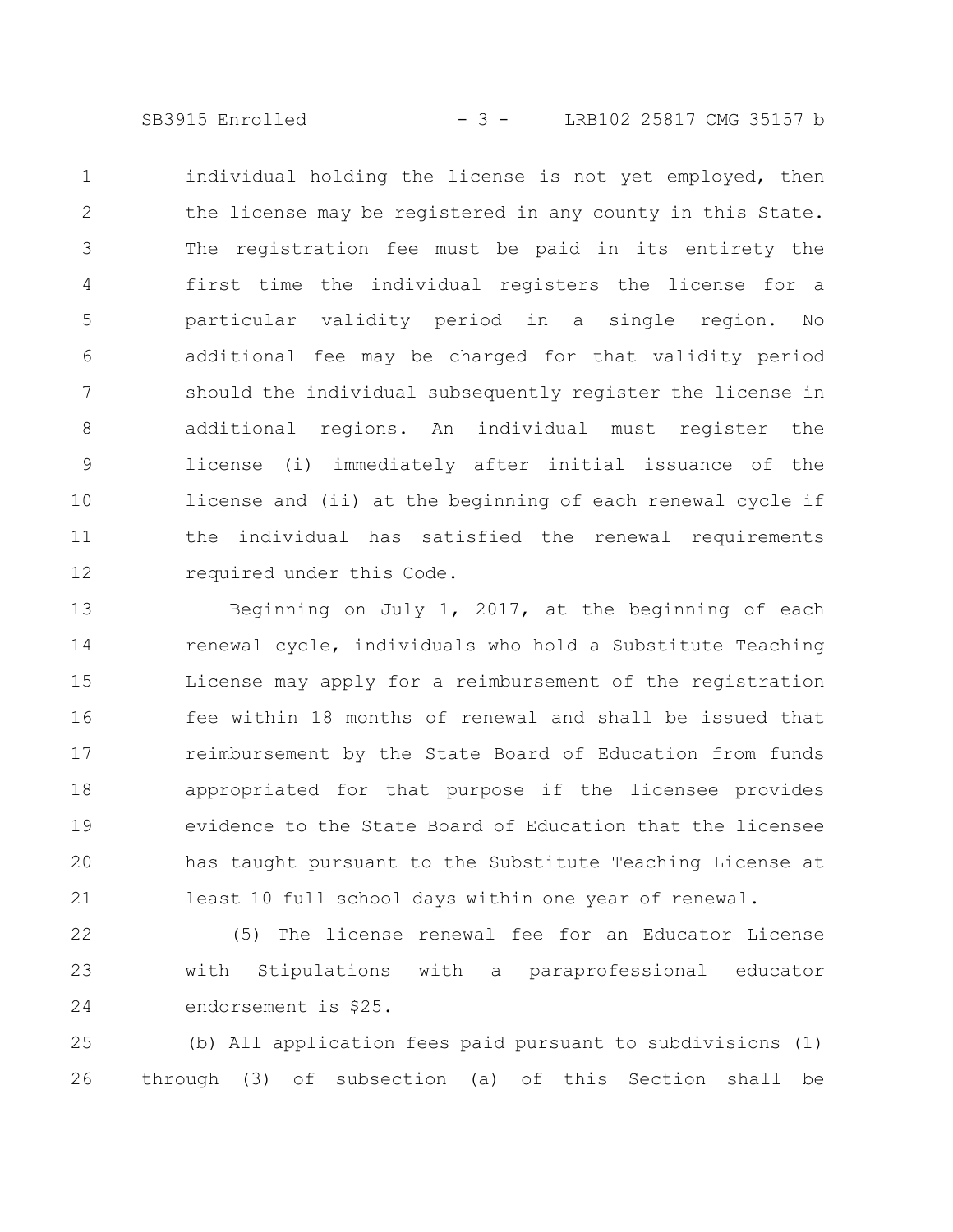SB3915 Enrolled - 4 - LRB102 25817 CMG 35157 b

deposited into the Teacher Certificate Fee Revolving Fund and shall be used, subject to appropriation, by the State Board of Education to provide the technology and human resources necessary for the timely and efficient processing of applications and for the renewal of licenses. Funds available from the Teacher Certificate Fee Revolving Fund may also be used by the State Board of Education to support the recruitment and retention of educators, to support educator preparation programs as they seek national accreditation, and to provide professional development aligned with the requirements set forth in Section 21B-45 of this Code. A majority of the funds in the Teacher Certificate Fee Revolving Fund must be dedicated to the timely and efficient processing of applications and for the renewal of licenses. The Teacher Certificate Fee Revolving Fund is not subject to administrative charge transfers, authorized under Section 8h of the State Finance Act, from the Teacher Certificate Fee Revolving Fund into any other fund of this State, and moneys in the Teacher Certificate Fee Revolving Fund shall not revert back to the General Revenue Fund at any time. 1 2 3 4 5 6 7 8 9 10 11 12 13 14 15 16 17 18 19 20

The regional superintendent of schools shall deposit the registration fees paid pursuant to subdivision (4) of subsection (a) of this Section into the institute fund established pursuant to Section 3-11 of this Code. 21 22 23 24

(c) The State Board of Education and each regional office of education are authorized to charge a service or convenience 25 26